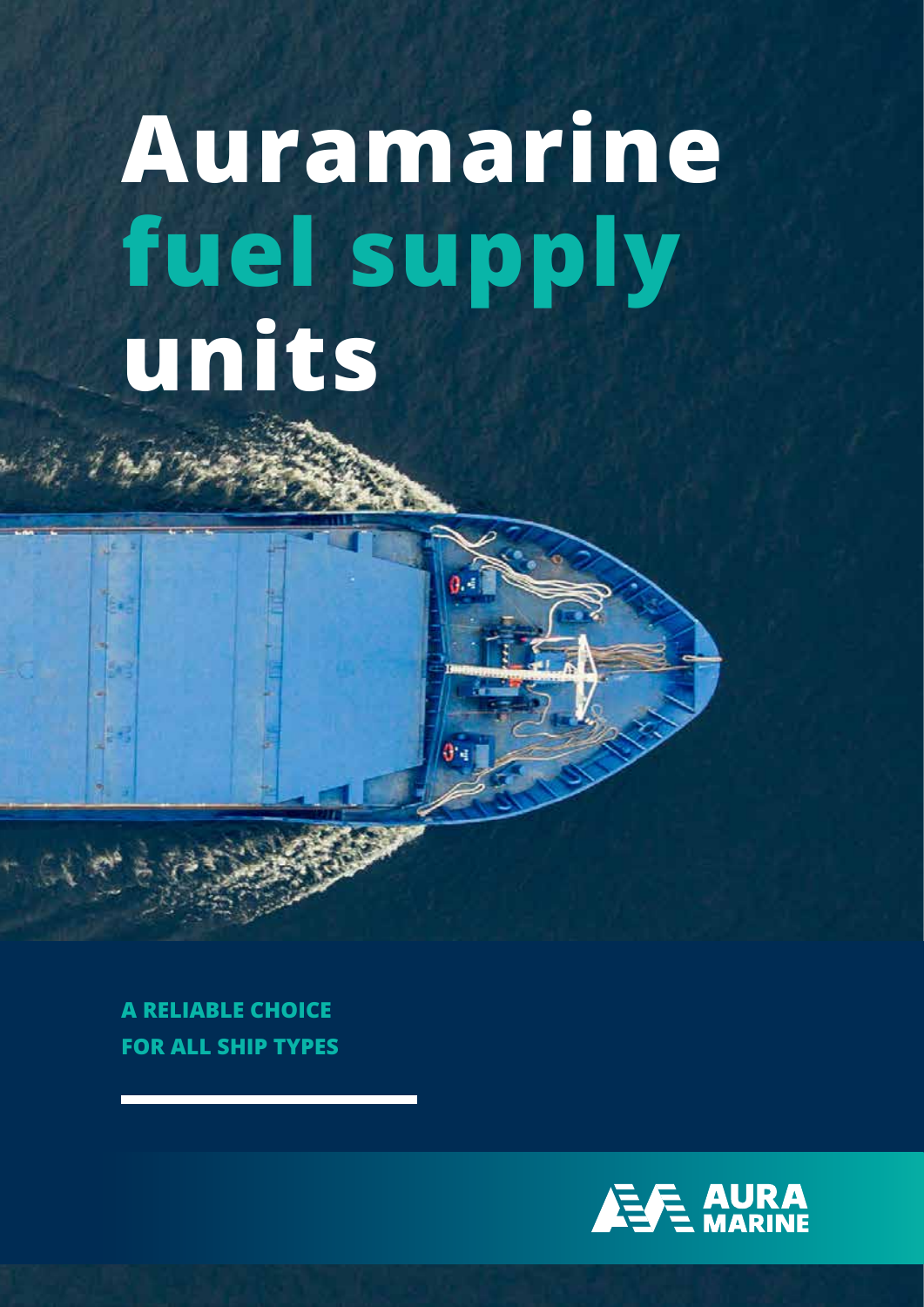

## **Auramarine fuel supply units**

Auramarine fuel supply units meet critical fuel circulation needs whether the ship's engines run on Heavy Fuel Oil (HFO), Marine Gas Oil (MGO) or Methanol, or a combination of these fuels.

Coping with existing and future bunker regulations, and the variety of fuel blends in daily operations, can be challenging for a ship's crew and its equipment.

Auramarine fuel supply units ensure that a fuel's condition continuously satisfies enginespecific requirements, taking care of fuel filtering, heating and cooling. Auramarine offers fuel supply systems that control the injection viscosities, flow rates and fuel pressures for different fuel types and engine configurations.

All Auramarine fuel supply units are designed and manufactured to fit seamlessly into a ship's fuel system and provide safe operations for the fuel in use..

Our solutions comprise a standardised configuration and extensively customisable configurations with a wide range of options and functions:

- **1. AMB-Mc series 02-07: a compact, standardised solution with a select number of options for up to 10MW**
- **2. AMB-M series 12-26: a customisable series for up to 25MW**
- **3. AMB-M series 36-60: a customisable series for up to 60MW**
- **4. Marine Gas Oil supply units**
- **5. Methanol supply units**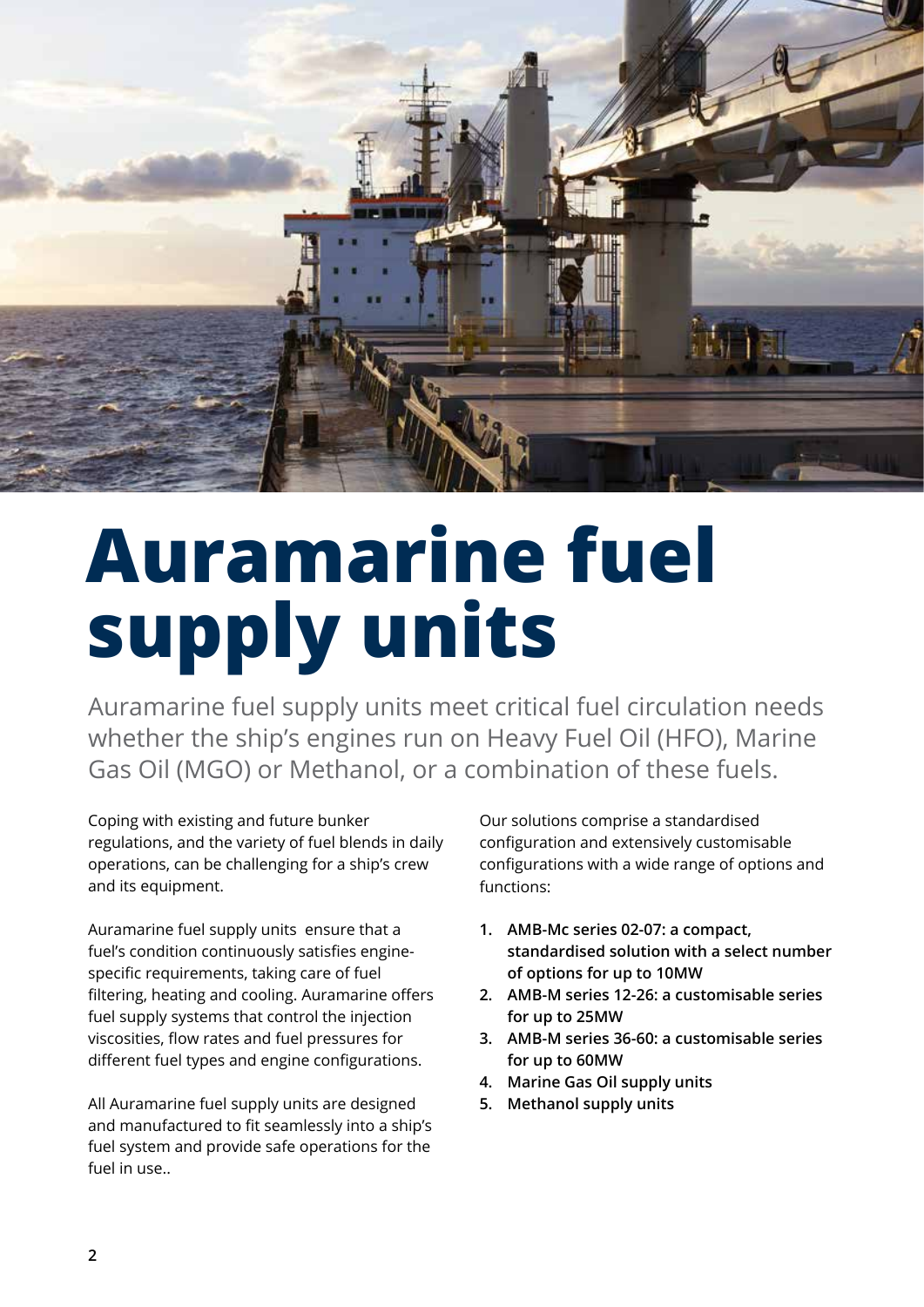#### **Design**

- **•** compact designs enable operators to maximise revenue-generating spaces on board a vessel
- **•** horizontal heaters ensure easy access for servicing, while vertical heaters offer compact designs
- **•** the flexible addition of functions, during the tendering phase, can be achieved by increasing the frame size
- **•** other individual Auramarine units can be connected to the unit later on
- **•** front-facing pipe connections are standard and customised rear-facing pipe connection solutions are also possible

#### **Installation**

- **•** a proven design supports fast and simple installation
- **•** programmable logic controllers (PLC), using BUS connections, ensures reduced cable work, minimising installation costs and the risk of installation errors

#### **Commissioning**

- **•** project-specific values are set during factory testing, which reduces the need for adjustments during commissioning
- **•** commissioning support available

#### **Operation**

- **•** user-friendly operation, with all essential operational parameters visible at a glance thanks to separate instrument displays
- **•** proven reliability and safety thanks to shelland tube-type heaters and separate viscosity and temperature controls
- **•** controlled via PLCs
- **•** frequency converters can control feeder and booster pumps
- **•** accurate fuel-consumption monitoring with BUS communication and onboard data systems enabled
- **•** for safe and controlled fuel changeovers, Auramarine's fuel changeover system, FuelSafe<sup>™</sup>, can be integrated as a part of the configuration

#### **Service and maintenance**

- **•** the best available components, carefully chosen materials and sophisticated manufacturing methods offer a long lifespan and flawless operation
- **•** serviceable components are easily accessed and service space is optimised
- **•** experienced global service and maintenance support

#### **Main features:**

- **1. A wide range of capacities**
- **2. Multiple optional functions** 
	- **3. Flexible component arrangements accommodate units in the space available**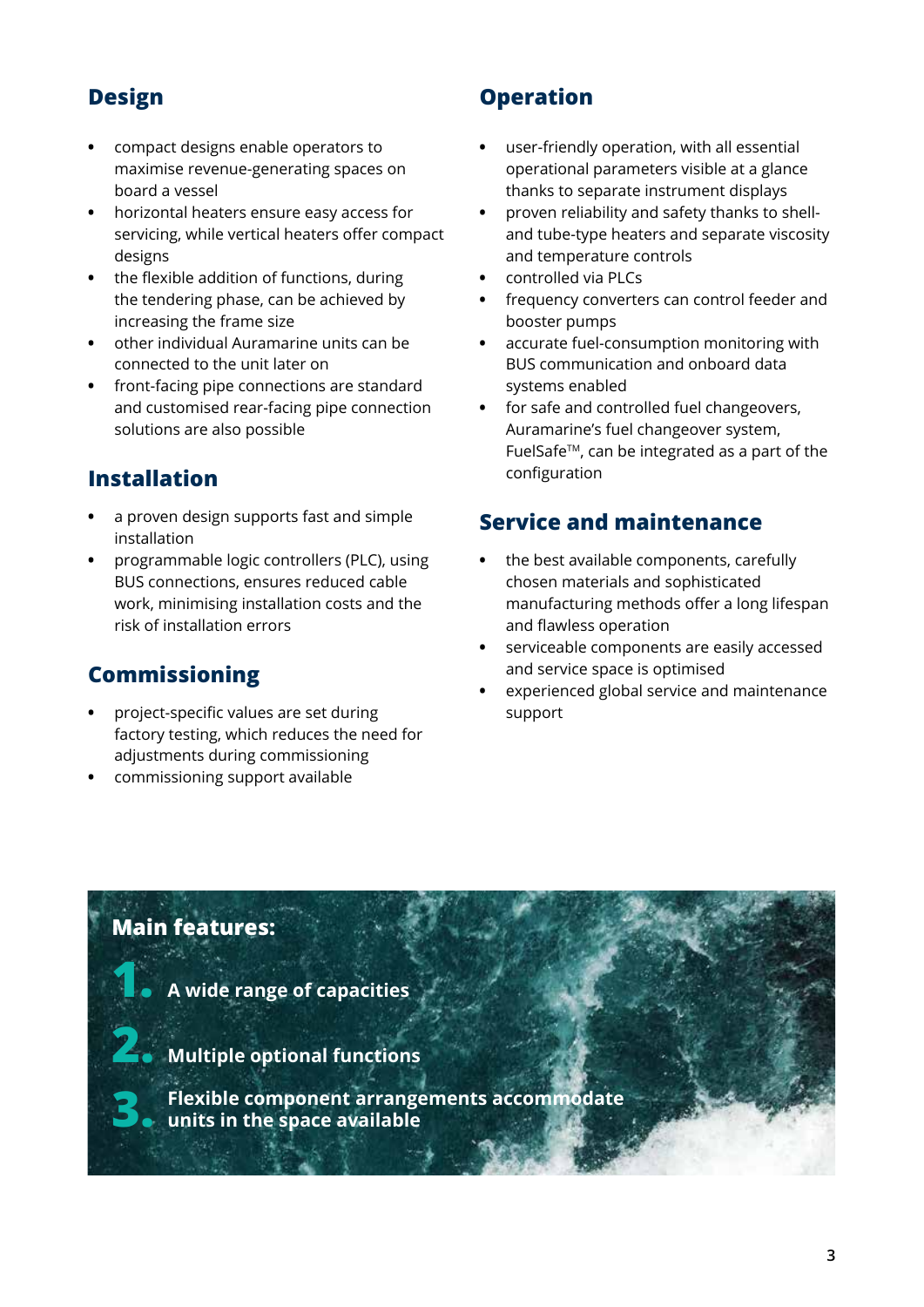### **Standardised units AMB-Mc 02-07**

To ensure that units meet the required injection viscosities, flow rates and pressures for the various specified fuel types and engine configurations, each unit is offered independently with detailed specifications.

- **•** Can be used to supply fuel to either main or auxiliary engines
- **•** Cost savings through standardised components
- **•** Compact design for fast and trouble-free installation
- **•** Easy maintenance: access is only required at the front and right side of the unit
- **•** Standard option comprises separate feeder and booster components
- **•** Maximum power serviceable: up to 10MW
- **•** Dimensions (including service space): 1.5m x 2.9m
- **•** Frame size is standardised with a few select options



A compact, standardised Auramarine AMB-Mc fuel supply unit with a vertical heater



Schematic diagram of a compact, standardised Auramarine AMB-Mc fuel supply unit with a vertical heater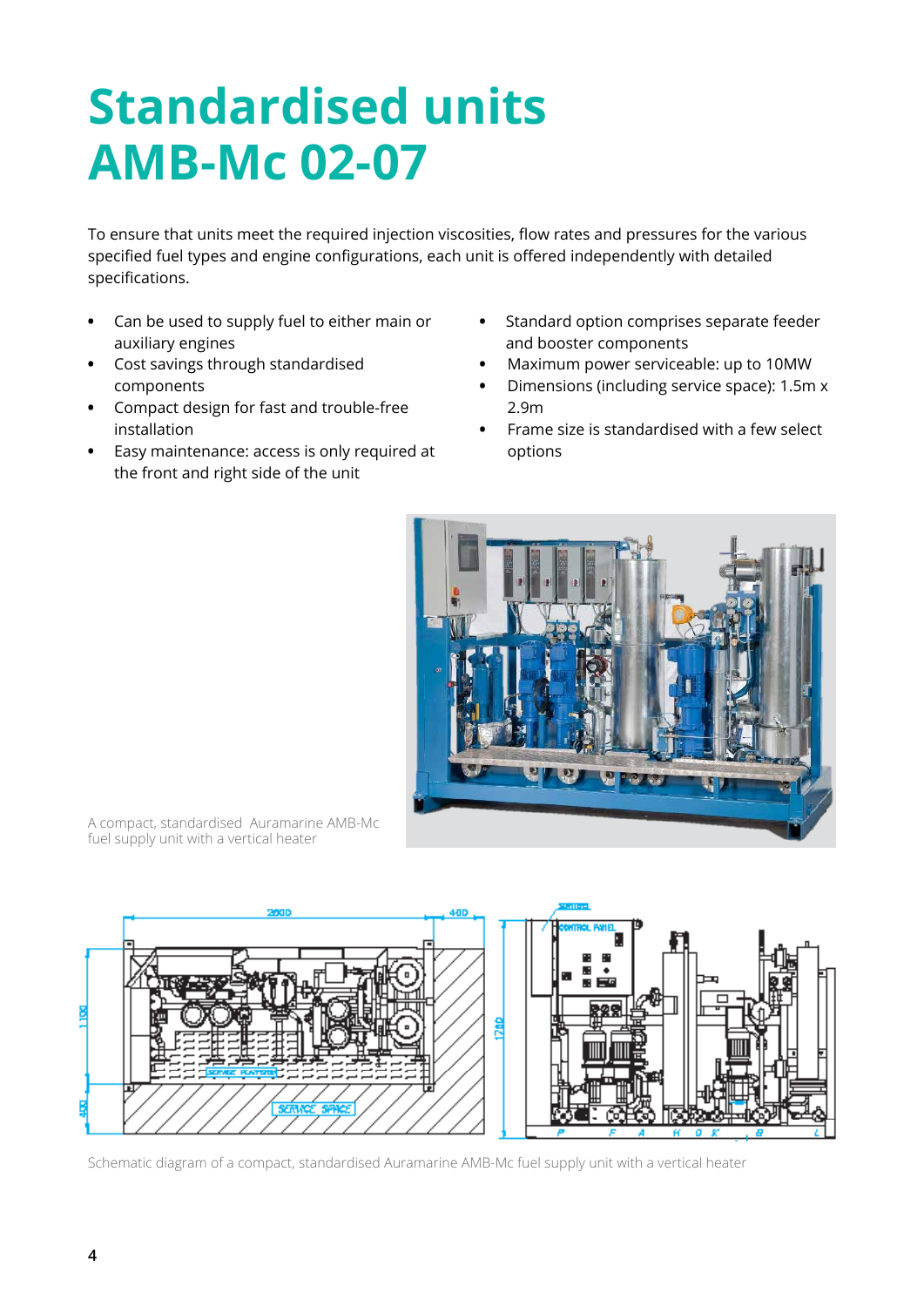### **Customer-specific solutions: AMB-M series**

The two size ranges of the Auramarine M-series fuel supply units are specified depending on the engine power they will serve. They can be extensively customised to meet all customer-specific requirements. For typical options, please see page 8.

#### **AMB-M 12-26**

- **•** Maximum power serviceable: 25MW
- **•** Dimensions (including service space): minimum 3.60m x 2.20m
- **•** This frame size can expand depending on optional additional features

#### **AMB-M 36-60**

- **•** Maximum power serviceable: 60MW
- **•** Dimensions (including service space): minimum 5.00m x 2.60m
- **•** This frame size can expand depending on optional additional features
- **•** For installations over 60MW, solutions are available upon request



An Auramarine AMB-M 36-60 series fuel supply unit





Schematic diagram of an Auramarine AMB-M 36-60 series fuel supply unit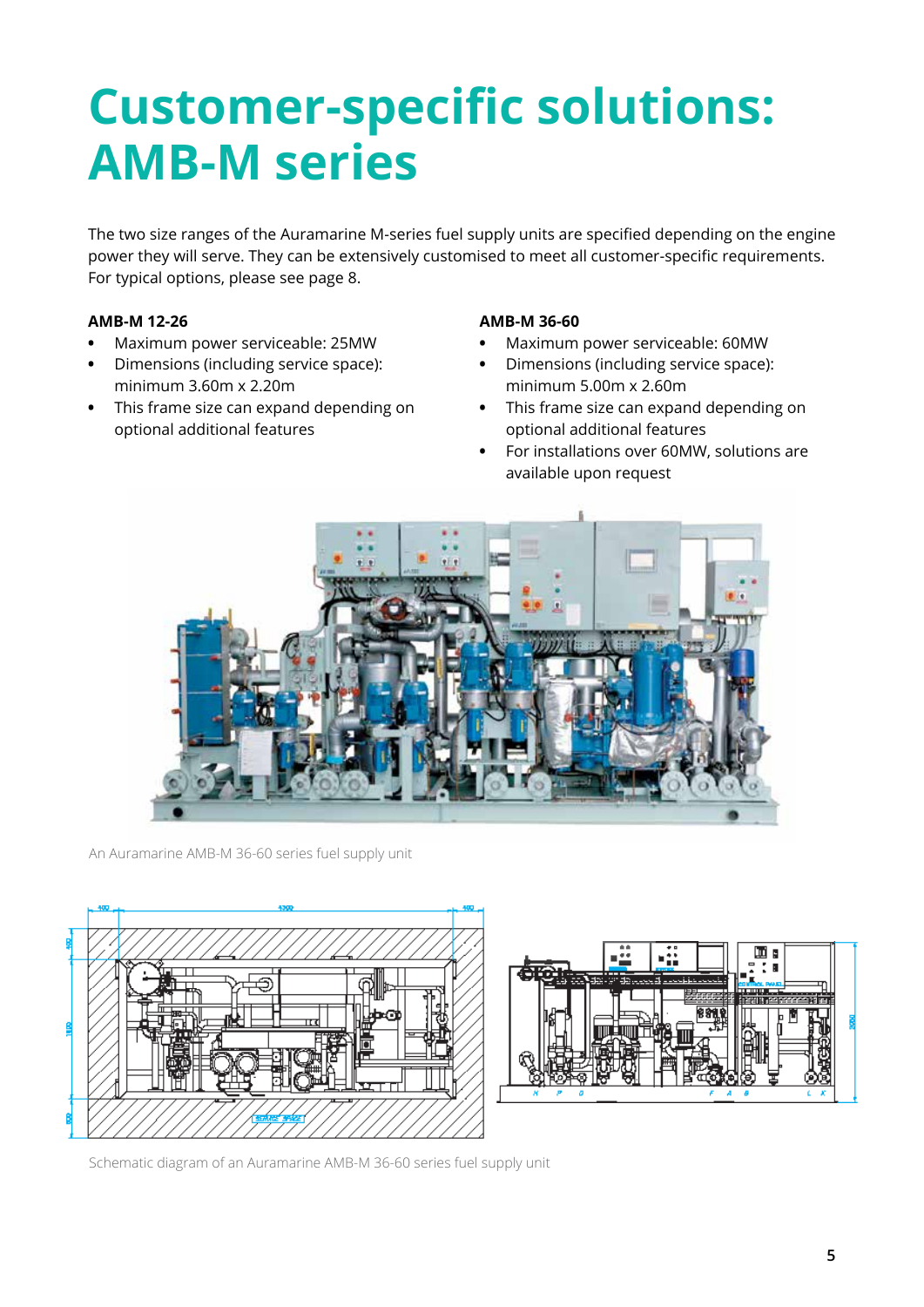#### **Typical AMB-M components and options**



**HFO/MGO 3-way changeover valve (V001)** for selecting fuel and flushing the system. Changeover valves and feeder pumps can be ordered as separate units and can be remotely or manually controlled.

**Suction strainers (B002, B003)** for protecting the pumps.

**Feeder pumps (D001, D002)** for pressurising the system with fresh fuel according to the consumption requirements of the engines. They are equipped with an automatic stand-by function and have magnetic or mechanical couplings. If a separate feeder unit is ordered, the booster unit does not include feeder pumps.

**Pressure control valve (V010)** for maintaining constant system pressure at different loads. This is supplied with or without a bypass system.

**Automatic filter with bypass filter (B014, B015)** for removing impurities from fuel oil and indicating purification system failures. They are equipped with automatic cleaning and pressure-difference indicators. The degree of filtration is specified according to the engine manufacturer's recommendation or a customer's requirements.

**Flowmeter (Q001)** for indicating fuel consumption. Flowmeters have a local totalizer and output signal. They are available as mass or volumetric types.

**Mixing tank (B006)** for mixing the return fuel from the engines with fresh fuel and to help compensate for temperature and pressure changes. De-aeration is achieved manually or automatically.

**Booster pumps (D003, D004)** for further pressurising and circulating fuel to the engines. They can be equipped with an automatic stand-by function and have magnetic or mechanical couplings. If needed, an individual circulating pump can be delivered for each engine.

**Fuel heaters (B010, B011)** for heating fuel oil to the correct injection viscosity, is controlled via a viscometer. Steam heating (SS), thermal oil heating (TT) or electric heating (EE) options are available.

**Viscosity control system (B016)** for measuring the fuel viscosity and controlling the power of the heaters to maintain constant injection viscosity, secured by a temperature controller. secured by a temperature controller.

**One or two MGO pumps (D005, D006)** for securing a separate MGO supply to auxiliary engines while running the main engines with HFO. If a separate MGO pump unit is ordered, the booster unit does not include MGO pumps.

**Auramarine Cooler Unit (ACU)** for cooling fuel to the correct injection viscosity. If the cooler is built into the booster unit a separate ACU unit is not required.

If there is not enough sufficiently cool LT-water/seawater available for the ACU-unit, or if the MDF fuel type is such that it needs to be cooled to temperatures below 40°C to meet the minimum viscosity specified by the engine manufacturer, an **Auramarine Modular Chiller (AMC)** can be supplied as an option for additional fuel cooling.

#### **FuelSafeTM fuel changeover system:**

for seamlessly switching between different fuel types. Components for an automatic FuelSafeTM fuel changeover system include a **V001 3-way valve**, **V002 valve and feeder line cooler, V111 valve** in line with the cooler unit, **ACU cooler unit** and **motor valve M***.* For more information about FuelSafeTM, see page 11.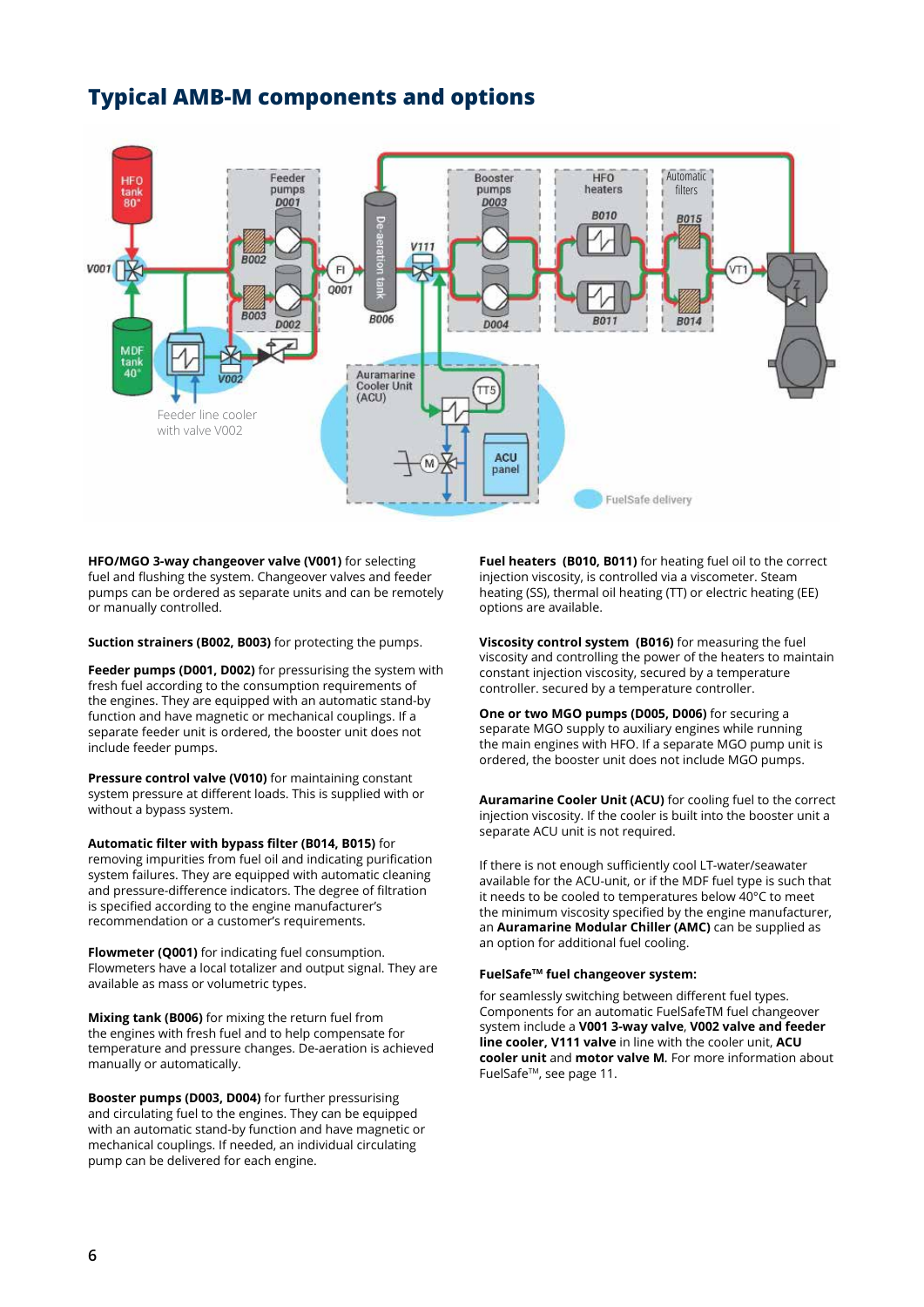#### **Control panel and electrical connections**



Please note: MODBUS TCP/IP are supplied as standard configurations, other BUS connection types are available as an option.

#### **Optional features**

- **•** Viscosity signal (mA) can be relayed to the engine control room (ECR)
- **•** Viscosity controller can be delivered separately for installation in the ECR
- **•** Changeover valve position indication and control
- **•** Fuel consumption signal (mA or pulse) can be relayed to the ECR
- **•** MDO/MGO pumps can be controlled according to the type of pump chosen
- **•** Temperature signal (mA or PT-100) can be relayed to the ECR
- **•** Additional displays for the ECR
- **•** Frequency converter-driven pumps
- **•** Programmable logic controllers (PLCs)



Frequency converter for pumps



Programmable logic

control (PLC)

#### **A quick guide to relevant abbreviations**

- **•** MGO = marine gas oil
- **•** HFO = heavy fuel oil
- **•** MDO = marine diesel oil
- **•** AMB = Auramarine feeder booster
- **•** M, Mc, L, C, O = marine, marine compact, land, crude, offshore
- **•** 02-07; 12-26; 36-60 = unit sizes for 2~60 MW engine(s)
- **•** TT, SS, TE, SE, EE = heating: thermal oil, steam, thermal/electric, steam/electric, electric (if MGO is used as a fuel no heater is required)
- **•** SSE, TTE = combination heating: 2 x steam/2 x thermal and electric heater
- **•** LT, SW = low temperature, fresh water or sea water. Used with integrated coolers
- **•** P, T = plate, tube cooler types
- **•** EP = emergency pump
- **•** MP = electrically-driven add-on pump for MGO and MDO
- **•** F1, F2, F3 = number of additional flowmeters
- **•** mA = milliampere/electrical current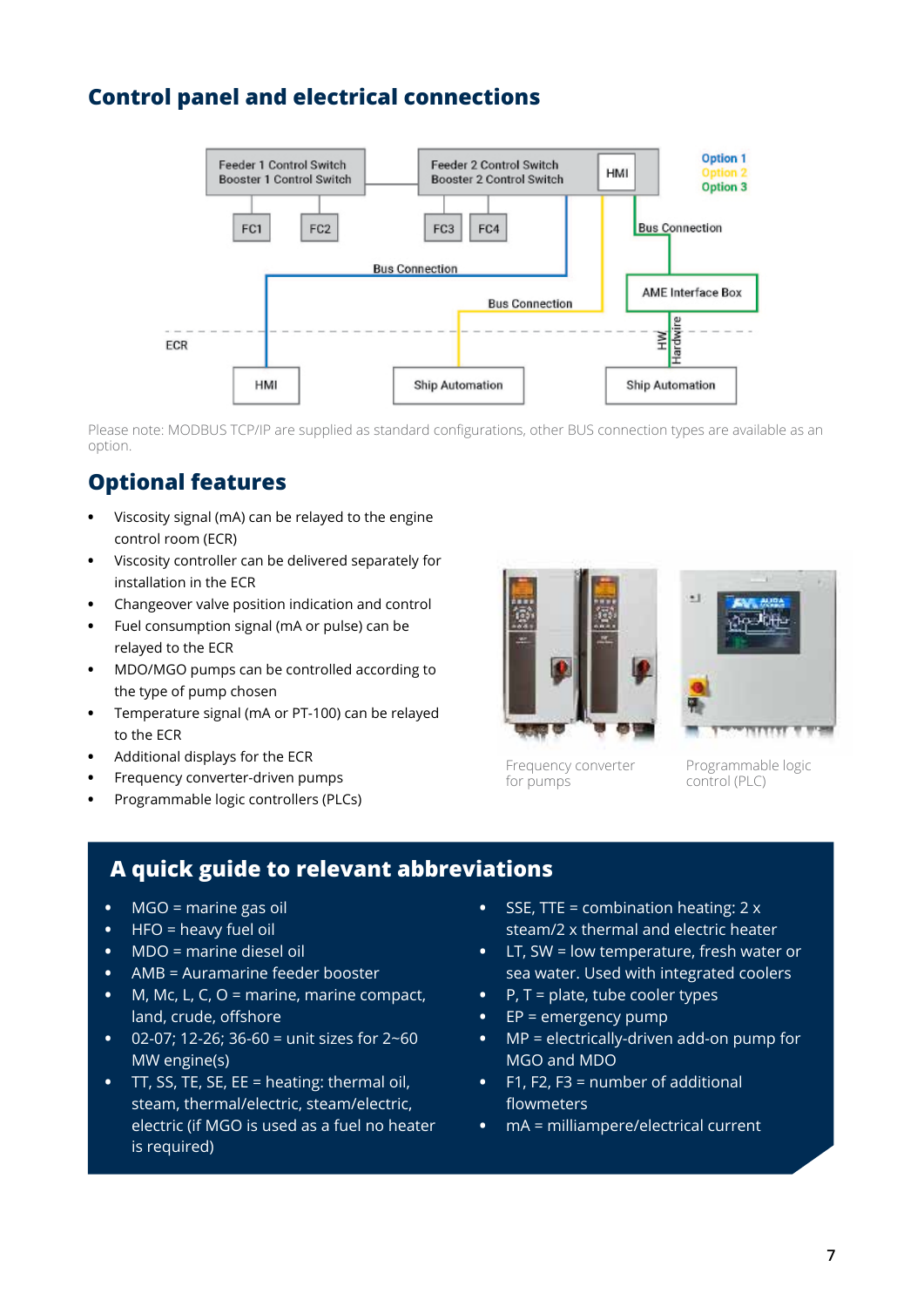### **Marine Gas Oil supply units**



Auramarine Marine Gas Oil supply units are ideally suited for operators using single-fuel marine gas oil (MGO) or dual fuel systems.

Each system is configured to meet a customer's needs and backed-up by proven long-term reliability and operational performance.

#### **Dual fuel systems**

The significantly different properties of heavy fuel oil (HFO) and low-sulphur fuels in multifuel systems require careful fuel condition management; an expert approach is essential. In most marine diesel engines, the viscosity of the fuel needs to be at least 2.0 cSt. The viscosity of all fuels must be stabilised and controlled through heating (HFO) or cooling (MGO). This is crucial for engine and fuel system health.

#### **MGO systems**

Low sulphur fuels, such as MGO, generally have a low viscosity and do not usually fulfil the minimum viscosity requirements of main engines. The viscosity of MGO can be increased to meet these and lubrication requirements by cooling the oil with Auramarine's ACU series of fuel oil coolers.

For operators only using MGO, heaters are not usually required, as a result, Auramarine marine feeder booster units can also be supplied without heaters.

#### **Main features**

- **•** Auramarine's solutions for controlled cooling comprise **a cooler unit, a chilling unit when needed, and a cooling water circulation unit**. Together they enable the fuel to be cooled to temperatures below 20°C.
- **•** For operators looking to switch to lowsulphur fuels, Auramarine MGO supply units can be fitted to both new and existing vessels.
- **•** MGO supply units are easy and flexible to install either as independent components, or as part of a compact, integrated unit. In both cases, they optimise the use of available free space.
- **•** Turn-key deliveries are available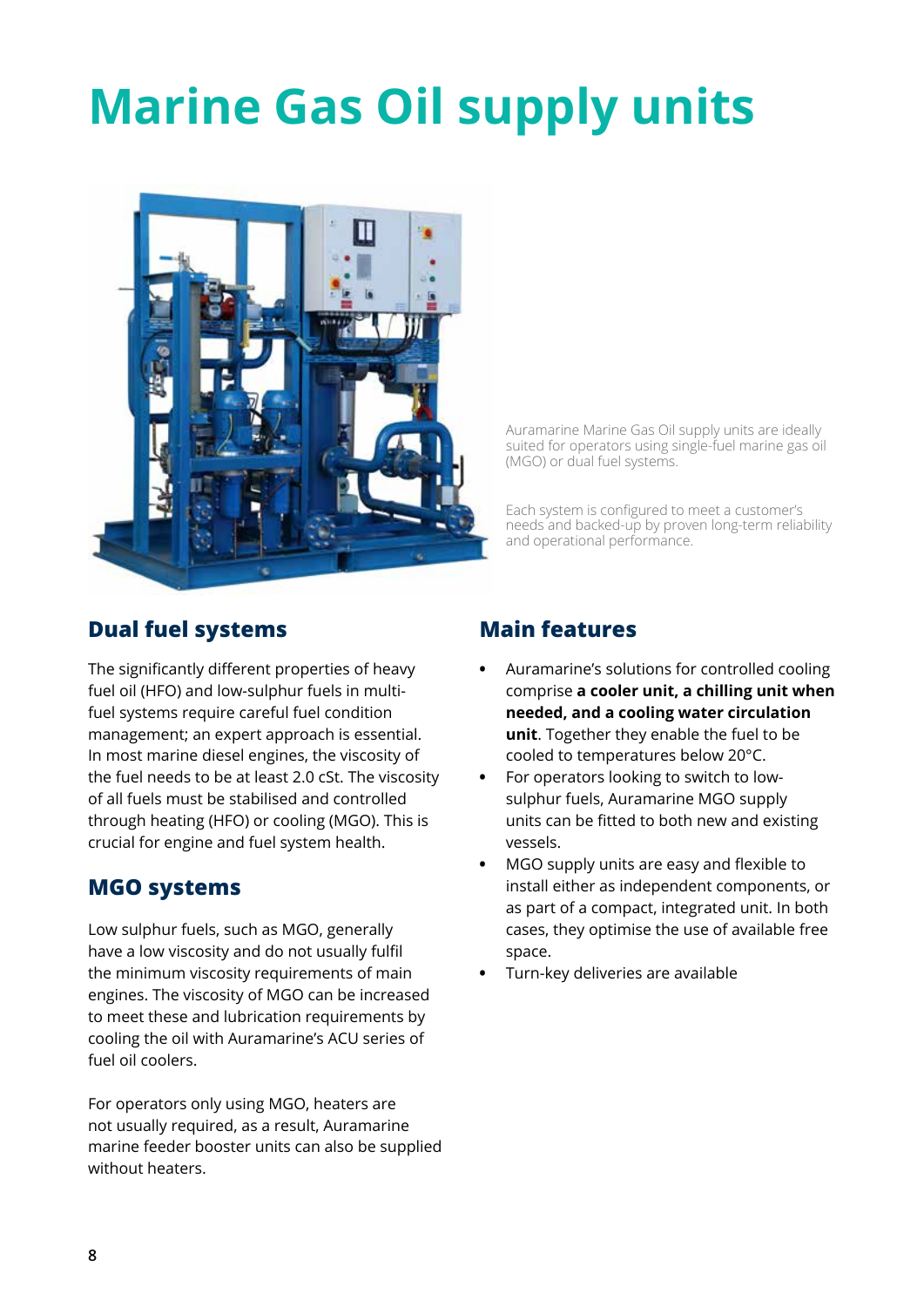### **FuelSafeTM fuel changeover system**

#### **Controlled changeovers**

Fuels with a wide range of properties can be used in diesel engines if these properties can be adequately controlled by the fuel handling system during the changeover process. These include, for example, high-viscosity heavy fuel oil (HFO) fuels, such as ISO 8217 standard residual fuels RMK700 or RMG380, or other high-viscosity residual fuels or blends. On the other hand, engines can use low-viscosity marine diesel fuel (MDF) fuels, such as ISO 8217 DMA, which is often referred to as MGO, or other low-viscosity fuels, such as ultra-low sulphur fuel oil (ULSFO), light fuel oil (LFO), and diesel fuel oil (DFO).

The well known challenge in instant fuel changeovers is that with a manually controlled fuel changeover system, it is almost impossible to simultaneously keep the fuel temperature change rate low enough (at a maximum rate of 2°C/min) and the viscosity high enough (≥2cSt) at the engine inlets.

#### **Risks and solutions**

- **•** Injection pressure losses caused by too low a viscosity may result in difficulties during start-up and low-load operations
- **•** Too low a viscosity reduces the fuel's effectiveness as a lubricant, which can result in fuel pumps sticking and working ineffectively
- **•** In addition to the engine, other machinery with moving parts in the fuel-circulation system have minimum viscosity requirements. For these parts, a low viscosity can also cause malfunctions due to lubrication issues



**•** Interruptions in fuel supply during the changeover process can lead to reduced engine power or in the worst case scenario, total loss of propulsion, which could be hazardous for the vessel, its crew, passengers and cargo.

**Auramarine's FuelSafe™** fuel changeover solution meets all these challenges. Systems typically include an **Auramarine Fuel Selector (AFS)** and an **Auramarine Cooler Unit (ACU)**, as well as a set of key components (see figure page 8).

#### **Easy operation at sea**

Changeover is initiated at the push of a button and all necessary steps are automatically controlled. It is suitable for various engine loads, fuel consumption rates and fuel system volumes; the minimum required engine load during changeover is 33%. With FuelSafeTM, there is no need for a vessel to reduce its speed during the fuel changeover process.

It is ideal for both newbuilds and retrofits.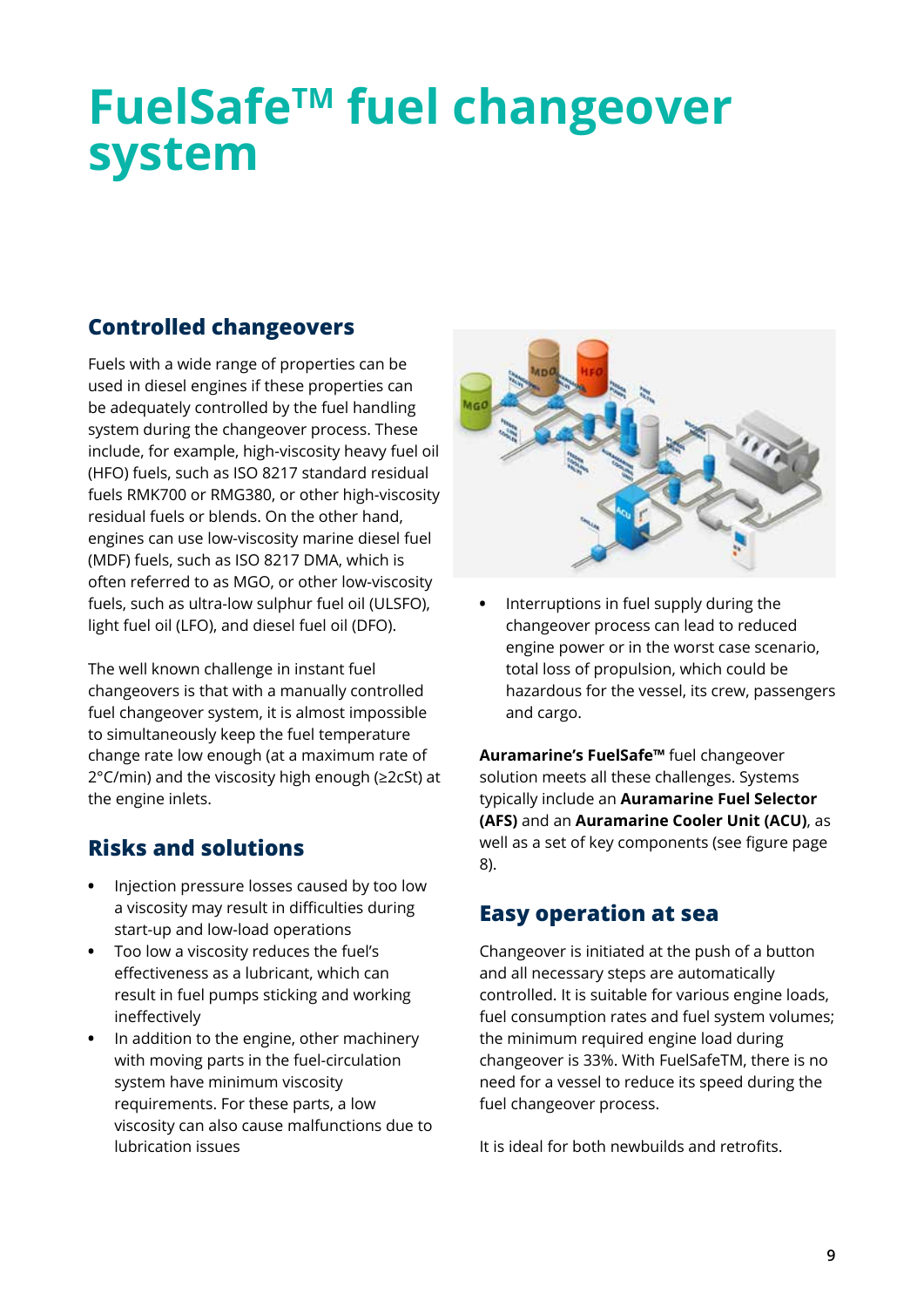### **Methanol supply units**



#### **Built on Auramarine's technical fuel supply system expertise**

The methanol fuel supply unit is designed based on the technical capabilities of our advanced fuel supply management systems. On this solid foundation, we have built expert knowledge about methanol fuel system requirements in dialogue with leading engine makers and ship owners.

Auramarine's methanol fuel supply unit is suitable for both two-stroke and four-stroke engines.

Our unit supplies methanol from the service tank to the engines and other methanol consumers. It regulates fuel pressure and actively maintains the supply pressure within the specified tolerances during load changes. It also regulates the fuel temperature and filtrates the fuel to prevent any impurities from entering the fuel consumer.

#### **Benefits for shipyard and installation**

- **•** Clear, modular and installation-friendly designs
- **•** Pre-tested units shorten installation and commissioning times
- **•** Classification certificate is delivered for the full fuel supply unit
- **•** The design can be optimised for the exact space available
- **•** Solutions available also for retrofit installations

#### **Contact us for more information:**

e-mail **sales@auramarine.com** or scan the QR code to send us an inquiry:

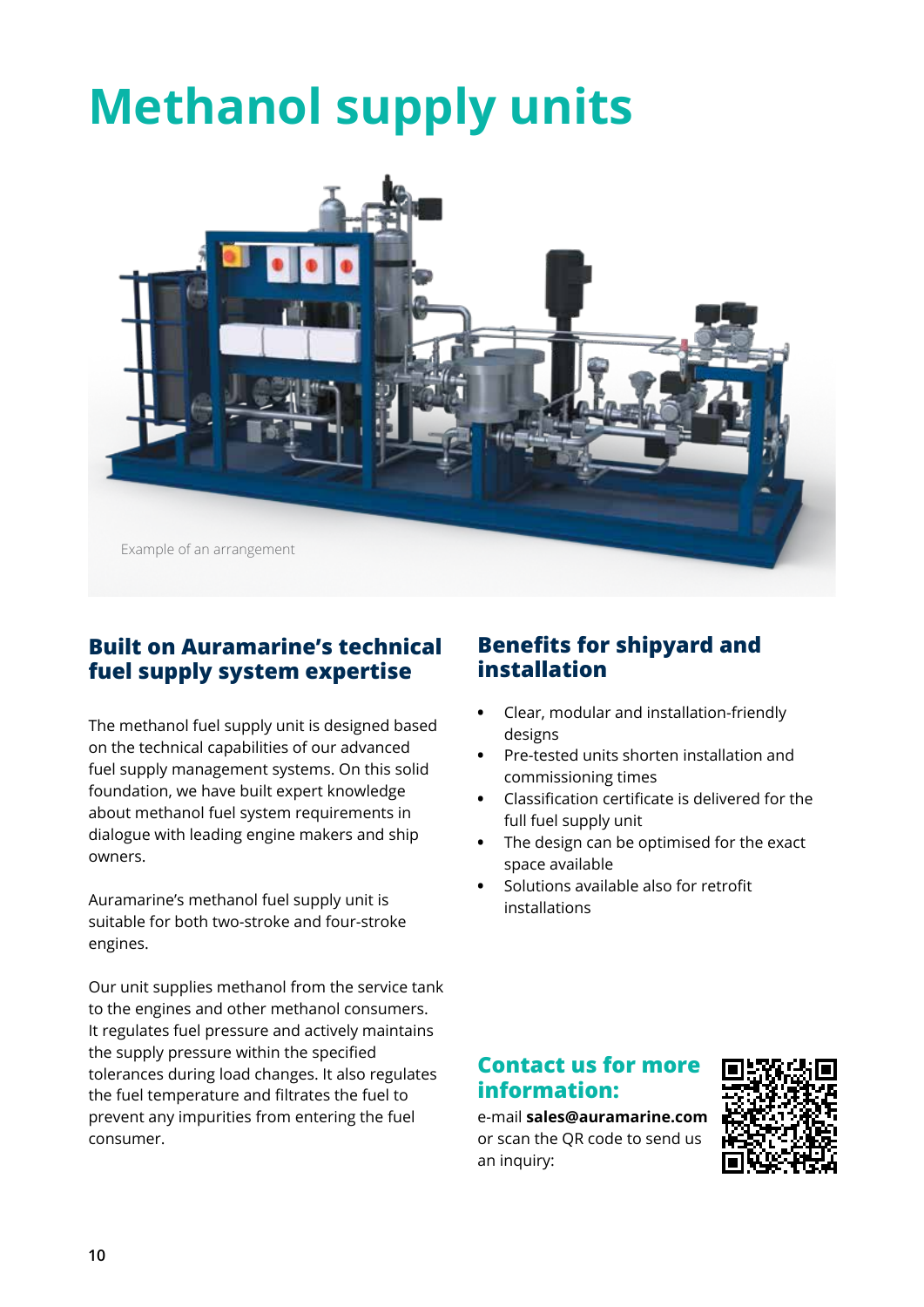

#### **Benefits in operation**

- **•** Consistent, high-quality design and components ensure reliable and safe operation
- **•** Duplex filter enables filter replacement when unit is in operation
- **•** Fuel consumption metering is available via flow meter
- **•** Spare part services ensures the availability of right parts at right time
- **•** All fuel supply system materials and manufacturing procedures are designed suitable for methanol service and for the specifications of a particular application
- **•** The unit, its components and electrical equipment is designed to be installed in closed and Ex rated hazardous areas. All IECEx and Health and Safety Guidelines (HSE) have been taken into account
- **•** The unit has a self-draining mechanical design, nitrogen inerting, and double block and bleed arrangement for all serviceable methanol line segments
- **•** The electrical cabinets, control panels and variable frequency drives are designed to be placed separately to safe area

#### **Synergies and benefits from choosing the methanol system and its backup from Auramarine**

- **•** The purchasing process is straightforward, less administration work from a shipyard perspective at the shipbuilding stage
- **•** The design can be optimised for the exact space available
- **•** All documentation is from one supplier, which brings benefits in operation
- **•** There is one contact point for all the equipment
- **•** If a service is needed, our service engineer can check the status of all Auramarine's equipment at the same time for safe and reliable operation
- **•** Auramarine's Lifecycles Services ensure the operational efficiency of your fuel supply and auxiliary systems throughout their lifetime